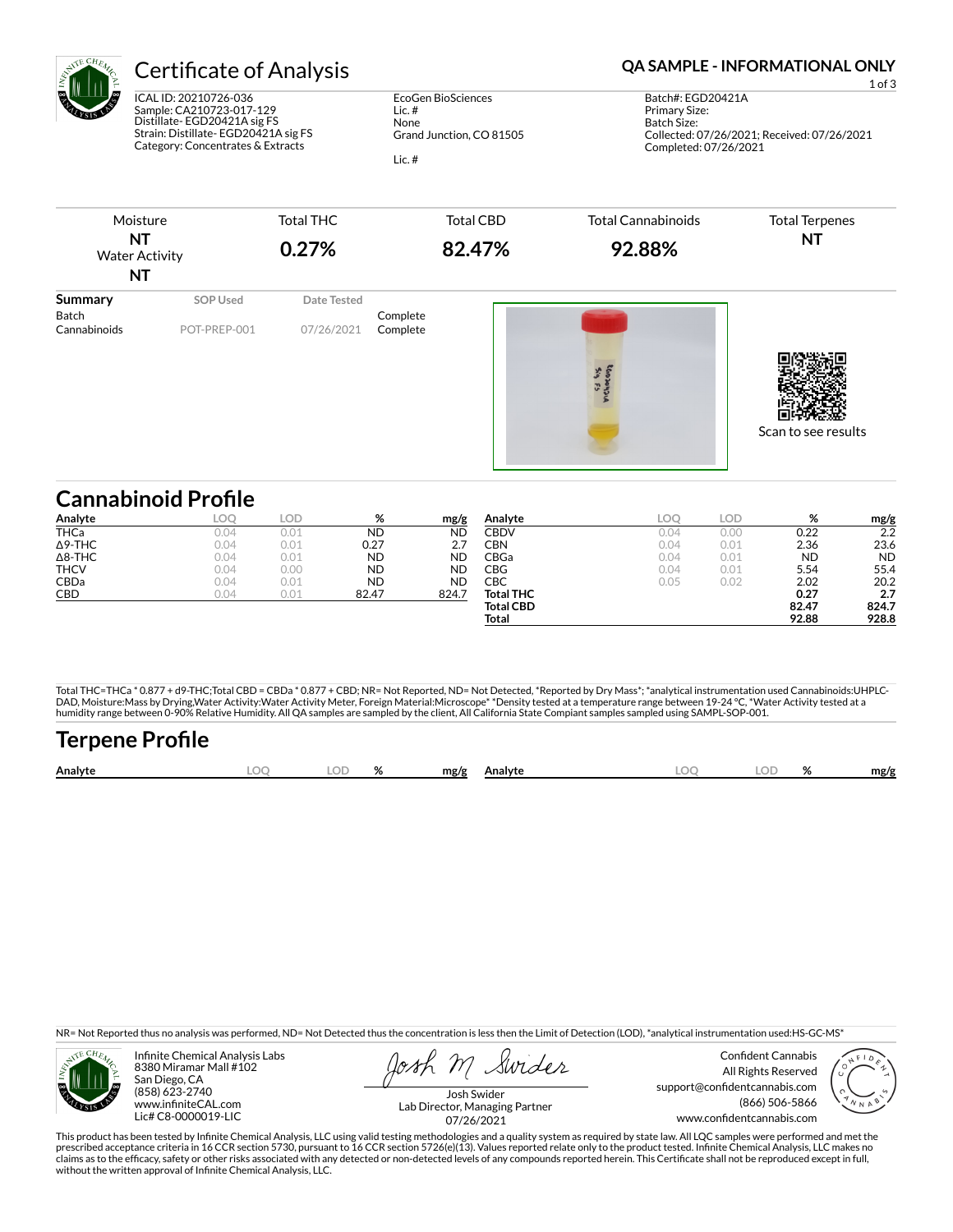

ICAL ID: 20210726-036 Sample: CA210723-017-129 Distillate- EGD20421A sig FS Strain: Distillate- EGD20421A sig FS Category: Concentrates & Extracts

EcoGen BioSciences Lic. # None Grand Junction, CO 81505 Lic. #

Certificate of Analysis **Certificate of Analysis QA SAMPLE - INFORMATIONAL ONLY** 

2 of 3

Batch#: EGD20421A Primary Size: Batch Size: Collected: 07/26/2021; Received: 07/26/2021 Completed: 07/26/2021

### **Residual Solvent Analysis**

| Category 1 | LOO | LOD | Limit | <b>Status</b> | Category 2 | .00 | LOD | Limit | Status | Category 2 | OO | LOD. | .imit | Status |
|------------|-----|-----|-------|---------------|------------|-----|-----|-------|--------|------------|----|------|-------|--------|
|            |     |     |       |               |            |     |     |       |        |            |    |      |       |        |

NR= Not Reported thus no analysis was performed, ND= Not Detected thus the concentration is less then the Limit of Detection (LOD) ,\*analytical instrumentation used=HS-GC-MS\*

# **Heavy Metal Screening**

| $\sim$ $\sim$ $\sim$<br>-w | <b>LOD</b><br>$\sim$<br>$\sim$ | Limit | Status |
|----------------------------|--------------------------------|-------|--------|
|                            |                                |       |        |

NR= Not Reported thus no analysis was performed, ND= Not Detected thus the concentration is less then the Limit of Detection (LOD) , \*analytical instrumentation used:ICP-MS\*

# **Microbiological Screening**

| ` sult ∴ |  |
|----------|--|
|          |  |

ND=Not Detected; \*analytical instrumentation used:qPCR\*



Infinite Chemical Analysis Labs 8380 Miramar Mall #102 San Diego, CA (858) 623-2740 www.infiniteCAL.com Lic# C8-0000019-LIC

Josh M Swider

Confident Cannabis All Rights Reserved support@confidentcannabis.com (866) 506-5866 www.confidentcannabis.com



Josh Swider Lab Director, Managing Partner 07/26/2021

This product has been tested by Infinite Chemical Analysis, LLC using valid testing methodologies and a quality system as required by state law. All LQC samples were performed and met the prescribed acceptance criteria in 16 CCR section 5730, pursuant to 16 CCR section 5726(e)(13). Values reported relate only to the product tested. Infinite Chemical Analysis, LLC makes no<br>claims as to the efficacy, safety o without the written approval of Infinite Chemical Analysis, LLC.